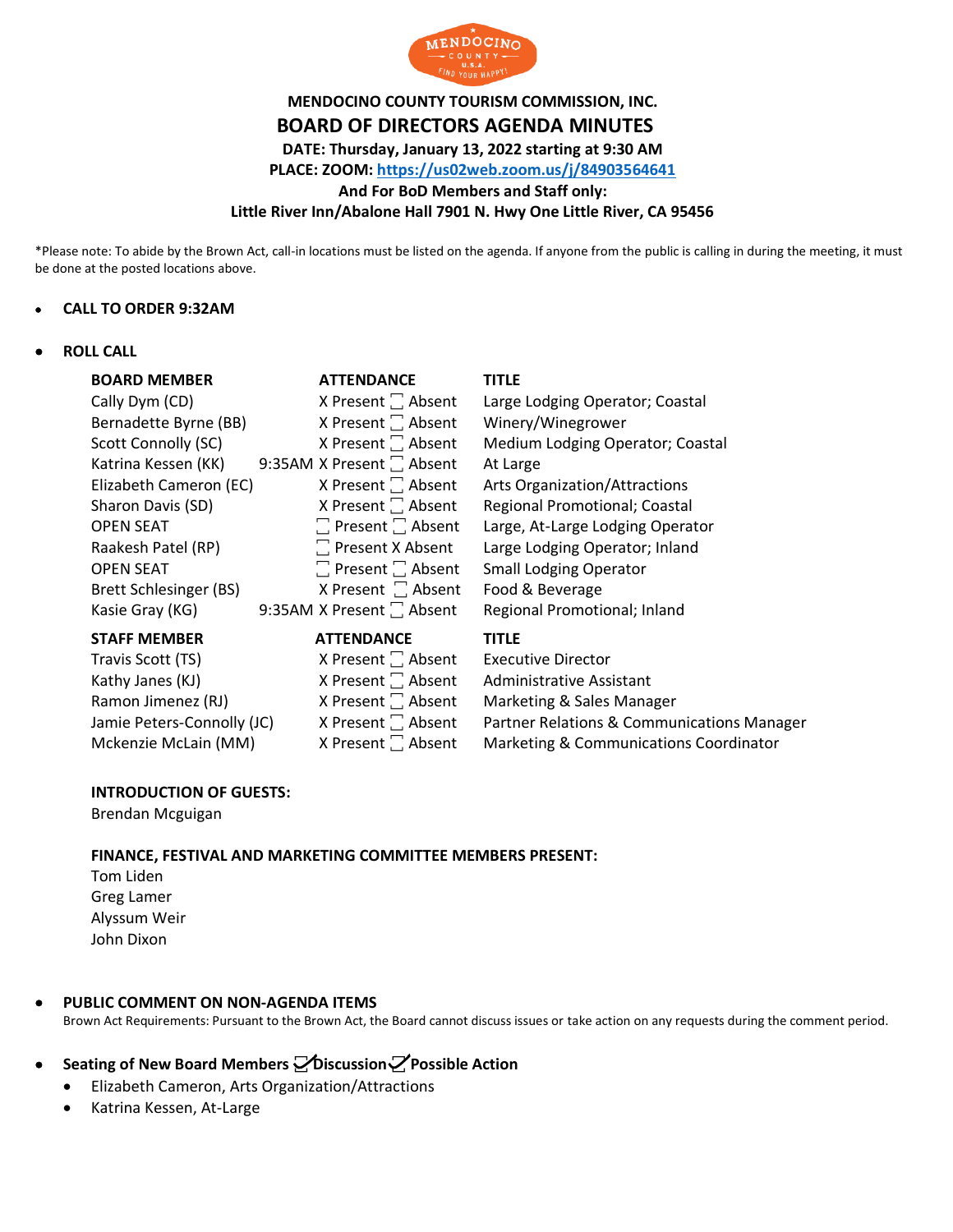### o 1 st SC 2nd BB *Motion Carries*

## • **MARKETING & FESTIVAL COMMITTEE UPDATE ꙱ Discussion ꙱ Possible Action**

- FESTIVAL CHAIR COMMENTS:
- MARKETING CHAIR COMMENTS: Will continue to have Festival and Marketing meetings together
- Meeting Minutes: 12.7.2021| *See Attachment* | Approve
	- o 1 st SD 2nd CD *Motion Carries*
- Rebrand & Website Proposal, Brendan McGuigan Agency Xi | *See Attachment* |Approve
	- o 1 st BB 2nd AW *Motion Carries with Katrina Kessen abstaining*
- PR Report
	- o TS: 2 press releases: Mushroom and Oscar's Place
	- o Press release went out to over 2,000 media contacts
	- o Completed 3 FAM trips
	- o Currently working on 3 more FAMs
	- o Highlights: NBC San Diego,NBC Bay Area, NBC Los Angeles, Sunset, Marin Magazine, Forbes, LA Times
- Festival Coordinator (Contractor) | *See Attachment* | Approve for Finance Committee Approval
	- $\circ$  BB: We struggle to get participation intrest in these festivals, and we need support for someone to work directly with stakeholders speficially on putting together festivals
	- o TL: I fully support this and it's great that it is finally happening
	- o 1 st SD 2nd CD *Motion Carries with Katrina Kessen abstaining*
- Wellness Campaign
	- o JC: Wellness press release went out this week and we created a MendoMoment with an eblast following this (going out tomorrow)
- Room to Roam Campaign Launch: TV, Radio & Podcast
	- o RJ: TV and radio launched January 3 and working on launching podcast
- Room to Roam Analytics | *See Attachment*
- Social Media Analytics | *See Attachment*
- Website Analytics | *See Attachment*
- Booking Link | *See Attachment*

# • **FINANCE COMMITTEE UPDATE ꙱ Discussion꙱ Possible Action**

- FINANCE CHAIR COMMENTS:
- Meeting Minutes: 10.5.2021, 11.09.2021 & 12.7.2021| *See Attachment* | Approve
	- 1 st CD 2nd SD *Motion Carries*
- November 2021 Financials| *See Attachment* |Approve
	- Review Cash Flow Spreadsheet
	- 1 st BB 2nd CD *Motion Carries*
- Festival Coordinator (Contractor) | *See Attachment* | Approve up to \$50k budget addition to acct: 8590 Contract Work
	- 1 st BB 2nd SD *Motion Carries with Kasie Gray*

# • **Elect Slate of Executive Officers for 2022 ꙱ Discussion ꙱ Possible Action**

- Scott Connolly, Chair of the Board
- Cally Dym, Vice Chair of the Board
- 1 st KK 2nd SD *Motion Carries*
- **Committee Membership:**
	- Elect slate of committee chairs for 2022  $\vec{J}$ , Discussion  $\vec{J}$ , Possible Action
- Kasie Gray, Treasurer of the Board
- Bernadette Byrne, Secretary of the Board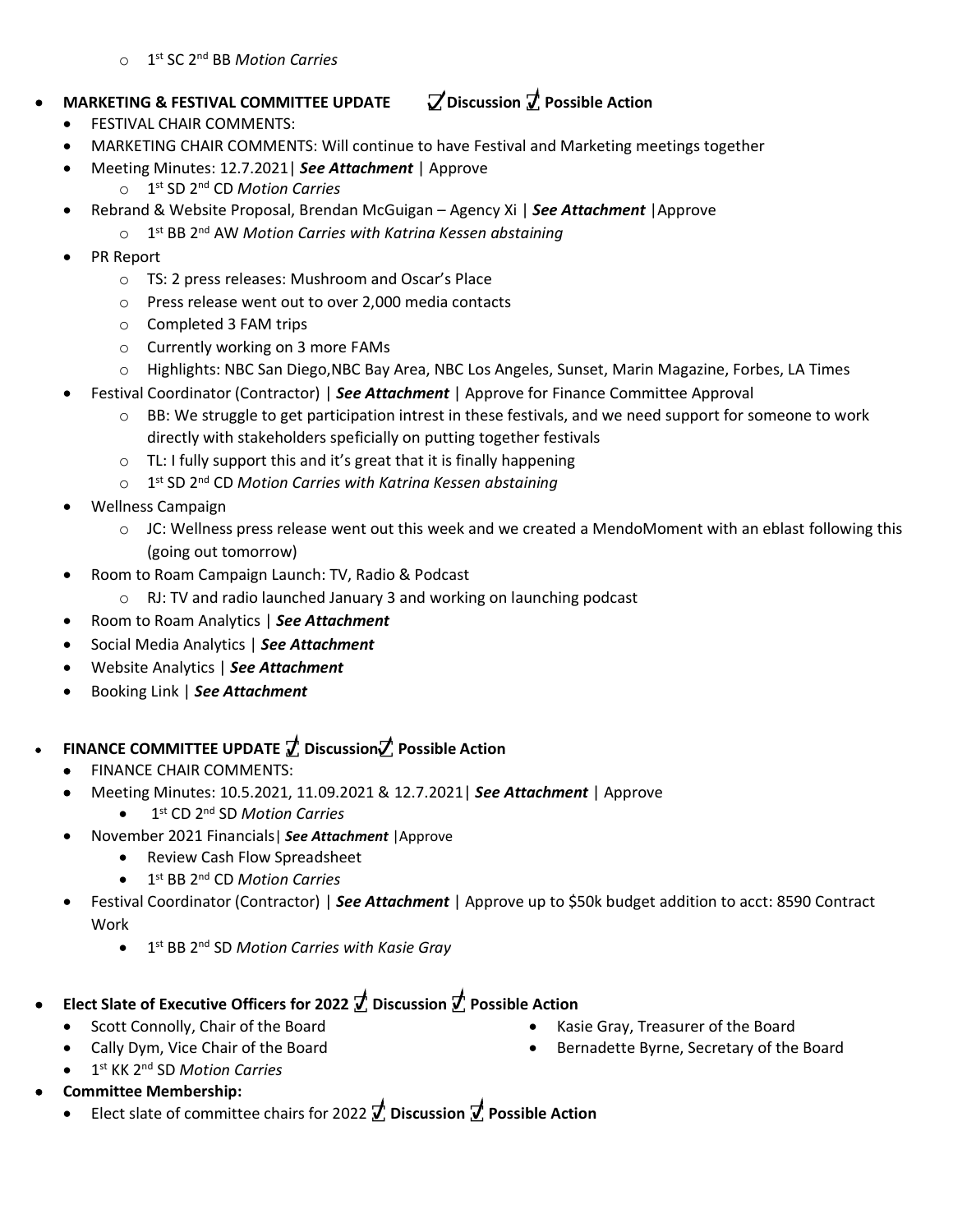- o Personnel Committee Chair, Scott Connolly
- o Organizational Development Chair, Cally Dym
- o Finance Committee Chair, Kasie Gray
- o Ad Hoc Bylaws Committee Chair, Scott Connolly
- 1 st SC 2nd BB *Motion Carries*
- o Marketing Committee Chair, Cally Dym
- o Festival Committee Chair, Bernadette Byrne
- o Visitor Services Chair, Sharon Davis

## • Approve committee Members as listed: **꙱ Discussion ꙱ Possible Action**

Executive Committee: Scott Connolly, Chair Cally Dym Bernadette Byrne Kasie Gray Katrina Kessen Staff: Travis Scott

Personnel Committee Scott Connolly, Chair Cally Dym Bernadette Byrne Staff: Travis Scott

Organizational Development Committee Cally Dym, Chair Kasie Gray Sharon Davis Staff: Travis Scott

 $\bullet$  1<sup>st</sup> SC 2<sup>nd</sup> SD *Motion Carries*

Finance Committee Kasie Gray, Chair Scott Connolly Bernadette Byrne Staff: Travis Scott

Ad Hoc Bylaws Committee Scott Connolly, Chair Cally Dym Kasie Gray Bernadette Byrne Staff: Travis Scott

Visitor Services Committee Sharon Davis, Chair Jon Glidewell Jo Bradley Rakesh Taneja Staff: Jamie Peters-Connolly

Marketing Committee Cally Dym, Chair Bernadette Byrne Elizabeth Cameron Susie Plocher John Dixon Alyssum Weir Raakesh Patel Brett Schlesinger Kasie Gray Staff: Ramon Jimenez

Festival Committee Bernadette Byrne, Chair Tom Liden Tom Yates Greg Lamer Katrina Kessen Terrie Swift Staff: Jamie Peters-Connolly

## • **Board & Committee Meeting Schedules ꙱ Discussion ꙱ Possible Action**

- Approval of Proposed Board & Committee 2022 Meeting Schedules
	- Board of Directors: 2<sup>nd</sup> Thursday/Month: 2:00 PM
	- $\circ$  Festival Committee: 1<sup>st</sup> Tues/Month: 10:00 AM
	- o Marketing Committee: 1st Tues/Month: 10:00 AM
	- o Finance Committee: 1<sup>st</sup> Tues/Month: 12:00 PM
	- o Visitor Services: Quarterly, TBD
		- 1 st SD 2nd KK *Motion Carries*
- o Personnel Committee: As Needed
- o Ad Hoc Bylaws Committee: As Needed
- o Organizational Development: Quarterly, TBD
- o Executive Committee: As Needed

## • **CONSENT AGENDA ITEMS ꙱ Discussion ꙱ Possible Action**

The Consent Agenda is considered routine and non-controversial and will be acted upon by the MCTC Board at one time without discussion. Any MCTC Board member may request that any item be removed from the Consent Agenda for individual consideration.

- Minutes December 09, 2021 Meeting
- 1 st BB 2nd SC *Motion Carries*
- **VISITOR SERVICES UPDATE**